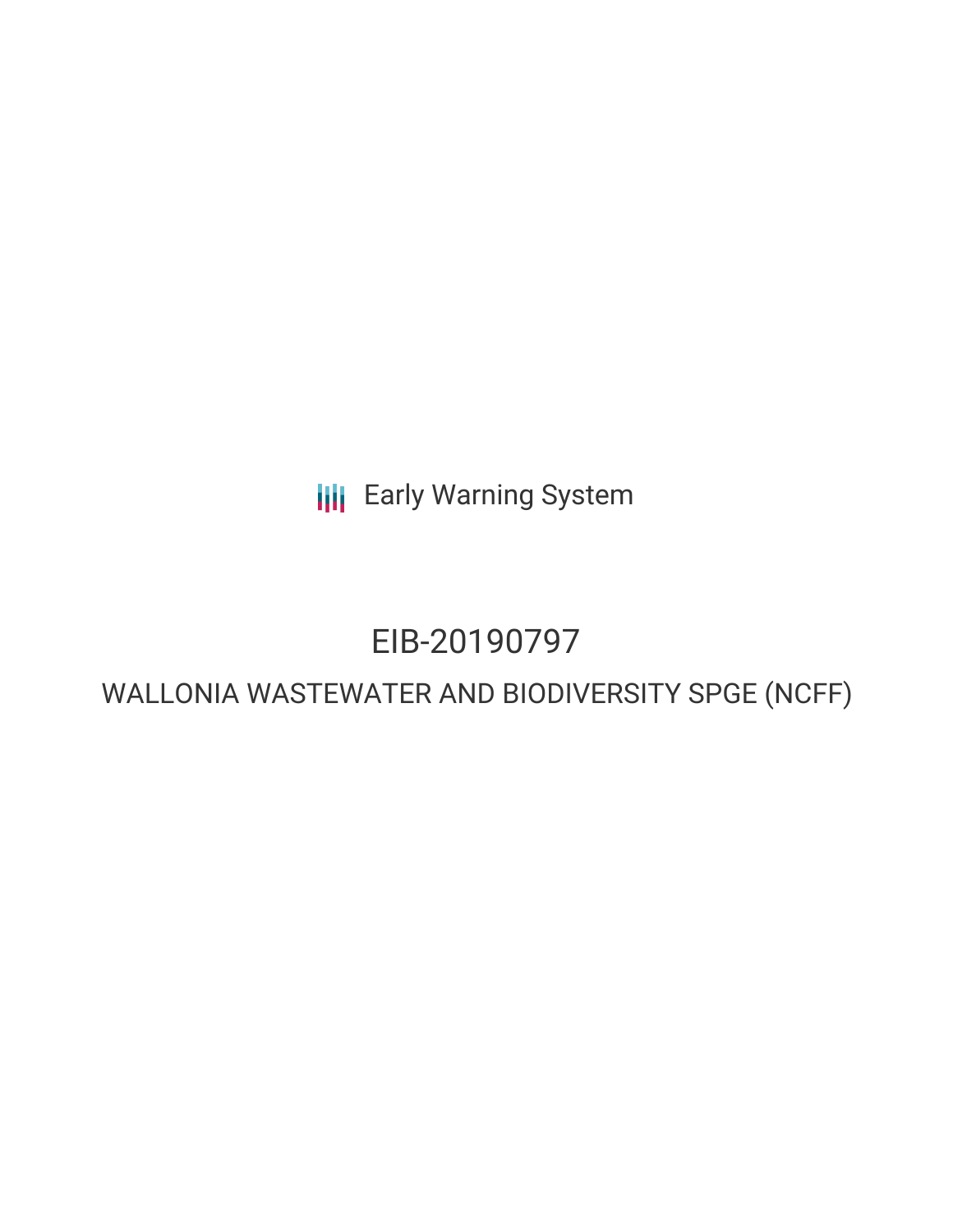#### **Quick Facts**

| <b>Countries</b>               | Belgium                              |
|--------------------------------|--------------------------------------|
| <b>Financial Institutions</b>  | European Investment Bank (EIB)       |
| <b>Status</b>                  | Approved                             |
| <b>Bank Risk Rating</b>        | U                                    |
| <b>Voting Date</b>             | 2020-02-28                           |
| <b>Borrower</b>                | SOCIETE PUBLIQUE DE GESTION DE L'EAU |
| <b>Sectors</b>                 | Water and Sanitation                 |
| <b>Investment Type(s)</b>      | Loan                                 |
| <b>Investment Amount (USD)</b> | $$4.41$ million                      |
| <b>Loan Amount (USD)</b>       | $$4.41$ million                      |
| <b>Project Cost (USD)</b>      | $$6.62$ million                      |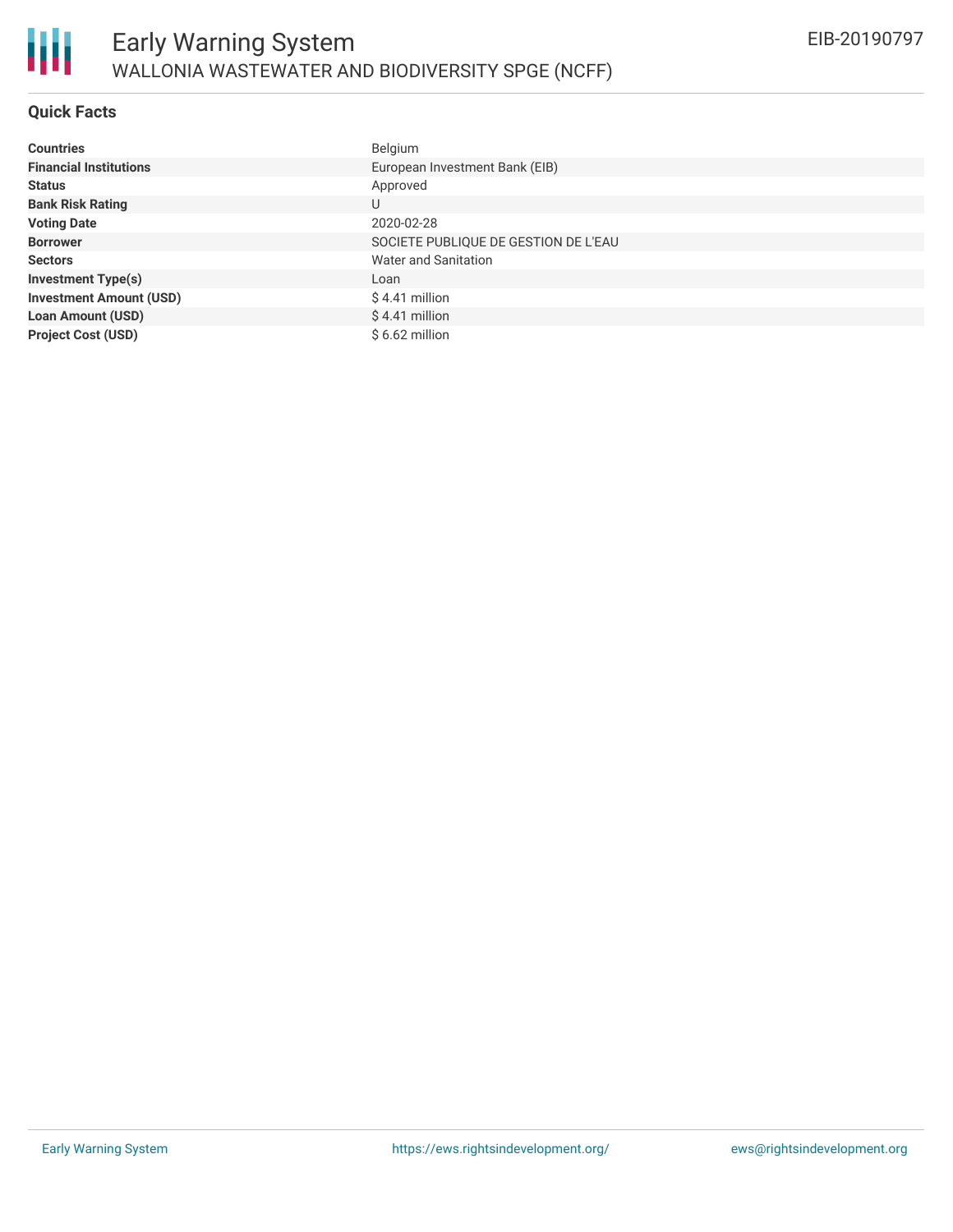

### **Project Description**

According to EIB website, the project targets the reduction of pollution to the environment, increased retention of storm water and the protection of natural habitats through nature based solutions.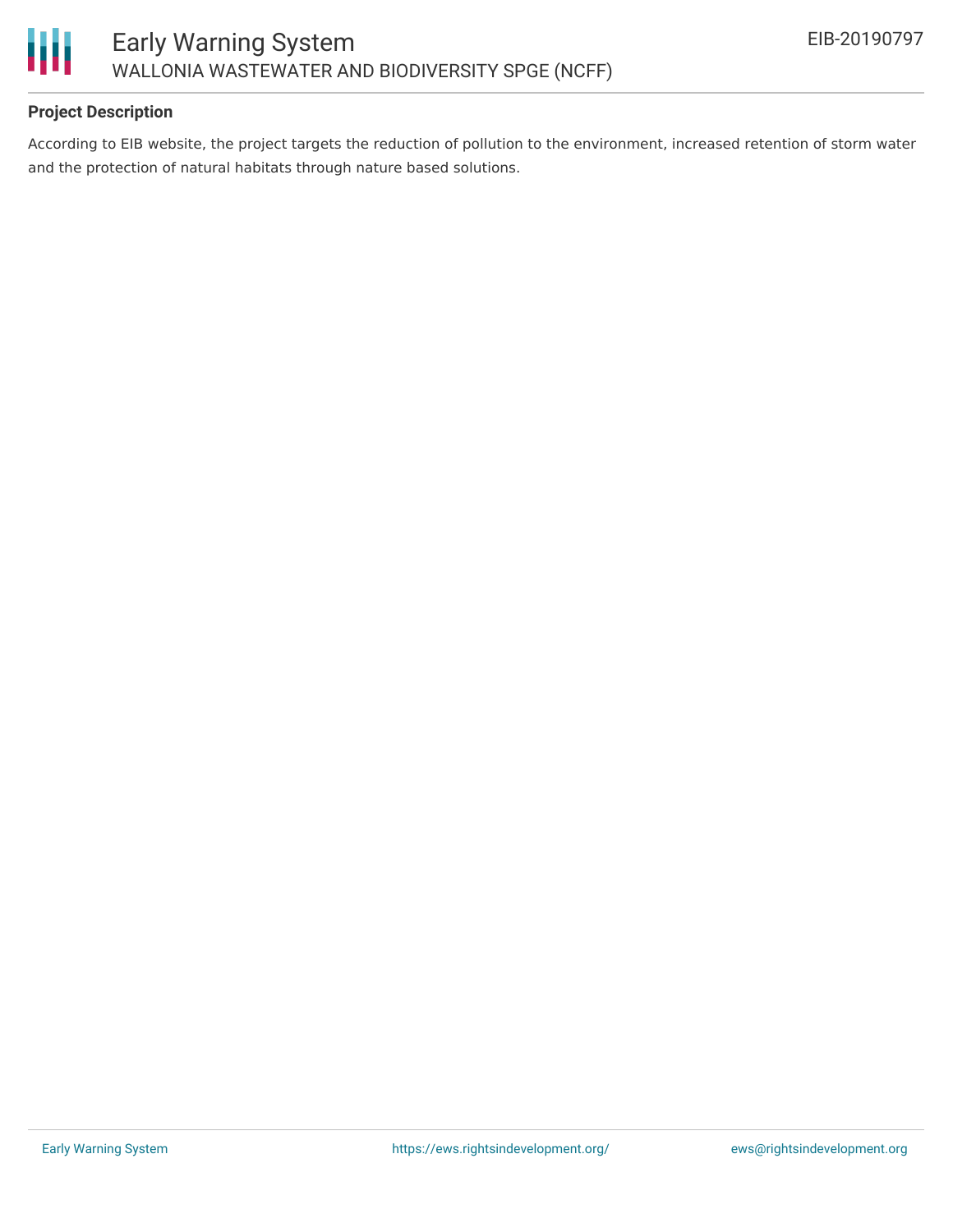

#### **Investment Description**

European Investment Bank (EIB)